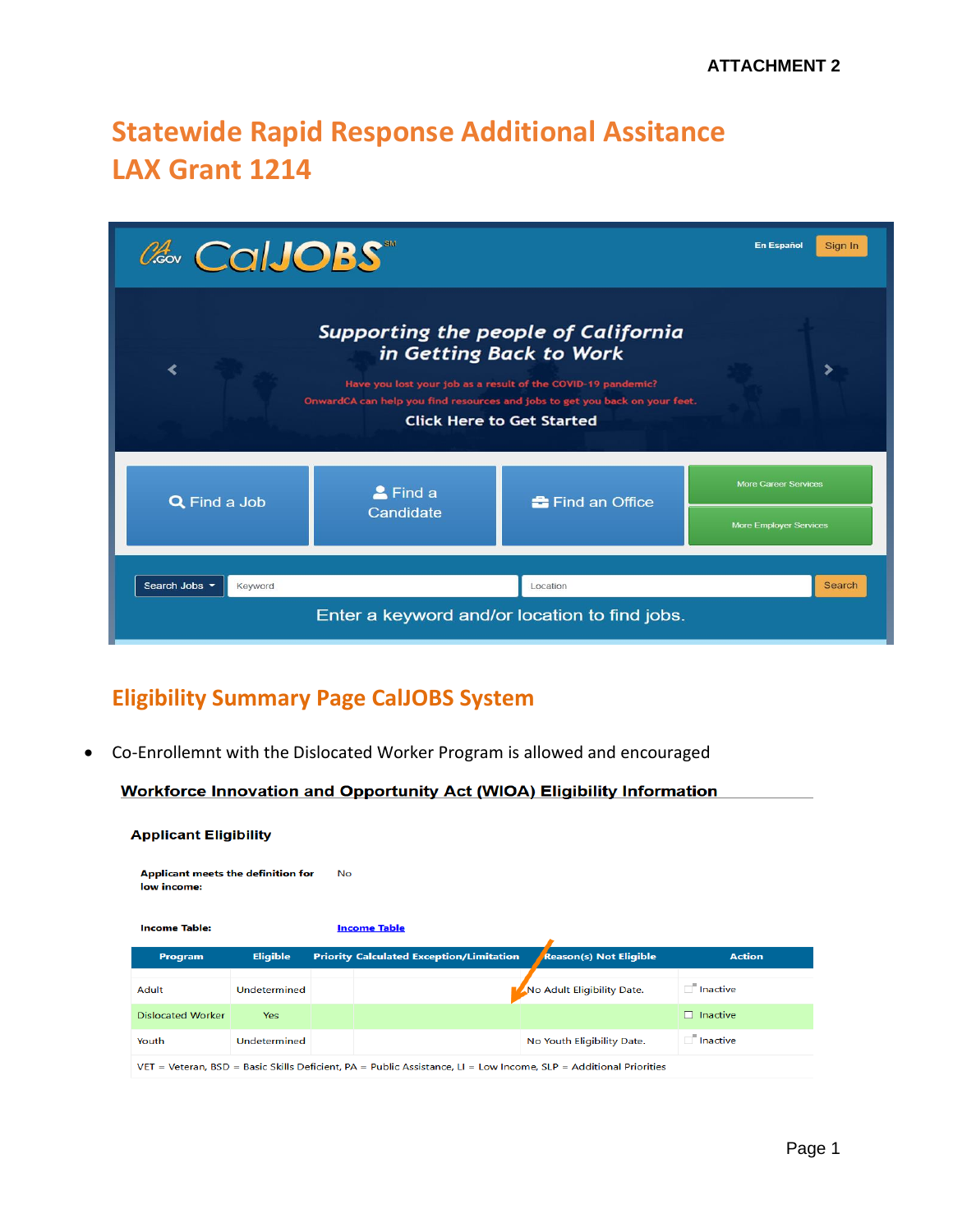• If the particpant will not be Co-Enrolled with the DW Program, you will need to Click the Inactive box in the Eligibility Section

| <b>Income Table:</b>     |                 | <b>Income Table</b>                                                                                               |                               |                   |
|--------------------------|-----------------|-------------------------------------------------------------------------------------------------------------------|-------------------------------|-------------------|
| Program                  | <b>Eligible</b> | <b>Priority Calculated Exception/Limitation</b>                                                                   | <b>Reason(s) Not Eligible</b> | <b>Action</b>     |
| Adult                    | Undetermined    |                                                                                                                   | No Adult Eligibility Date.    | □ Inactive        |
| <b>Dislocated Worker</b> | Yes             |                                                                                                                   |                               | <b>Z</b> Inactive |
| Youth                    | Undetermined    |                                                                                                                   | No Youth Eligibility Date.    | □ Inactive        |
|                          |                 | VET = Veteran, BSD = Basic Skills Deficient, PA = Public Assistance, LI = Low Income, SLP = Additional Priorities |                               |                   |

# **WIOA Grant Eligibility**

• Select "YES" on the Statewide Rapid Response Additional Assistance Eligibility

| <b>Statewide Dislocated Worker</b><br><b>Eligibility:</b>                    | Yes $\bigcap$ No $\bigcirc$ Not Applicable               | <b>Inactive</b> |
|------------------------------------------------------------------------------|----------------------------------------------------------|-----------------|
| <b>Statewide Youth Eligibility:</b>                                          | Not Applicable<br>Yes<br>$No$ $\odot$                    | Inactive        |
| Applicant does not meet the requirements for Statewide Youth eligibility.    |                                                          |                 |
| <b>Statewide Rapid Response</b><br><b>Additional Assistance Eligibility:</b> | No $\bigcap$ Not Applicable<br>$\bigcirc$ Yes $\bigcirc$ | Inactive        |

• Select Add SW Rapid Response Additional Assistance 1214 – COVID-19 Keep LA Working Initiative Phase 2

| <b>Grant Type</b>                       | Grant ID | <b>Grant Name</b>                                       | Local Grant Code Date Added | <b>Action</b> |
|-----------------------------------------|----------|---------------------------------------------------------|-----------------------------|---------------|
| SW Rapid Response Additional Assistance | 754      | 1180 - Keep LA Working Initiative (LAI)                 | 1180                        | <b>Add</b>    |
| SW Rapid Response Additional Assistance | 820      | 1214 - COVID-19 Keeping LA Working Initiative - Phase 2 | 1214                        | Add           |
|                                         |          |                                                         |                             |               |

LAX Statewide Rapid Response Additional Assistance - Grant 1214 (02/01/2021) Page 2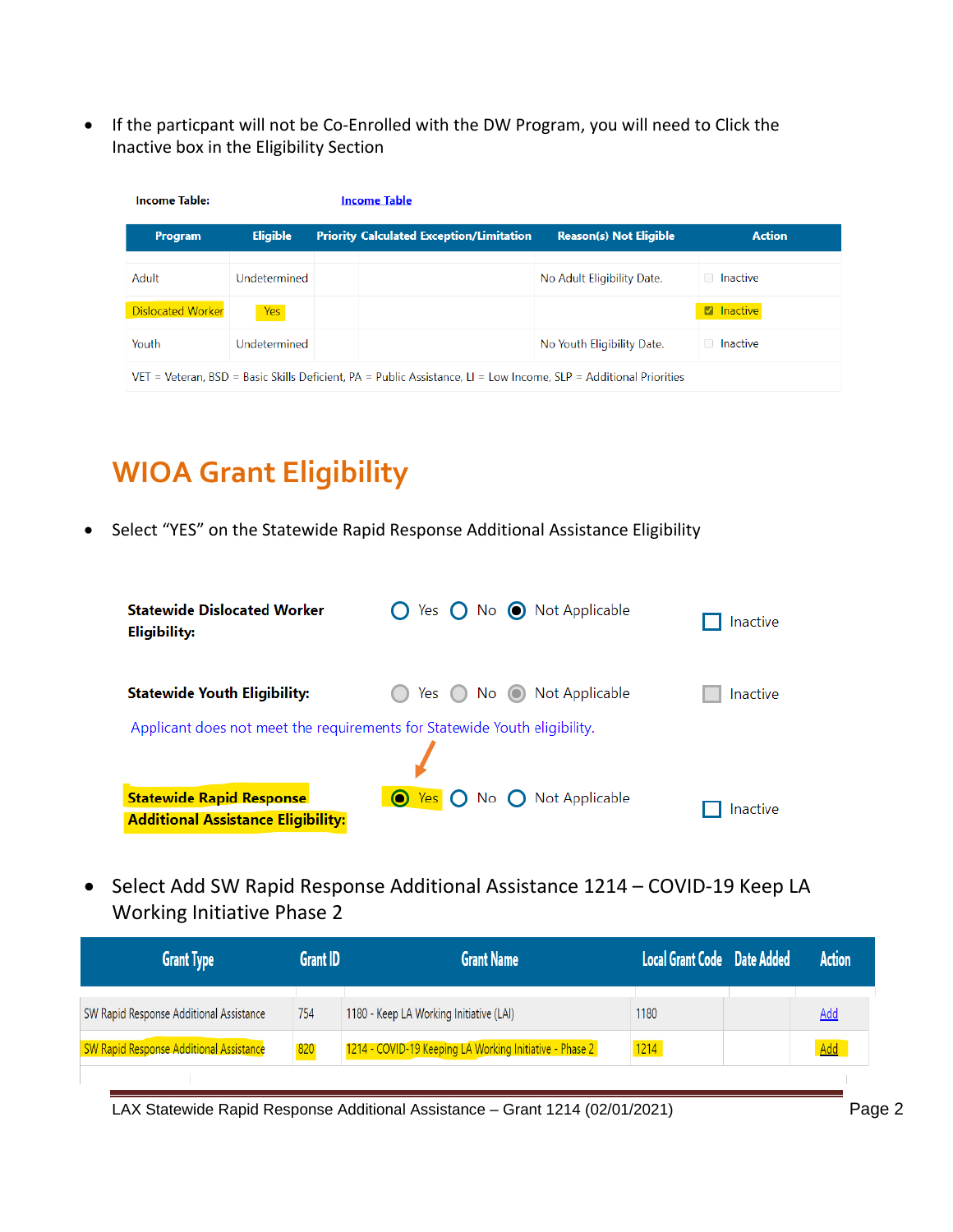• Complete adding the Grant by selecting Finish.

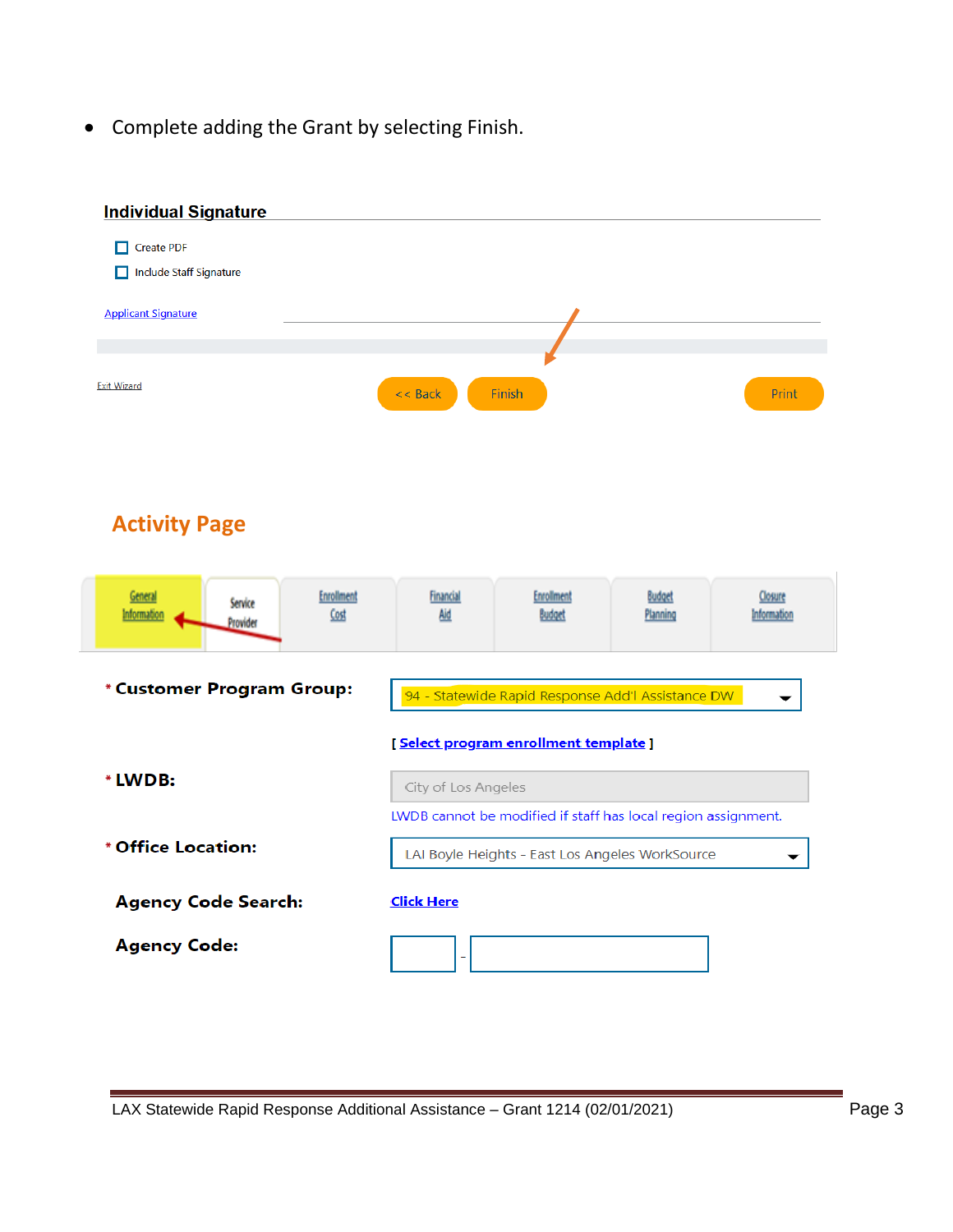

## **Reports**

#### **On-Line Characteristic Report**

The On-Line Characteristic report will provide a list of participants that have received a service/activity reported in the Grant 1214.

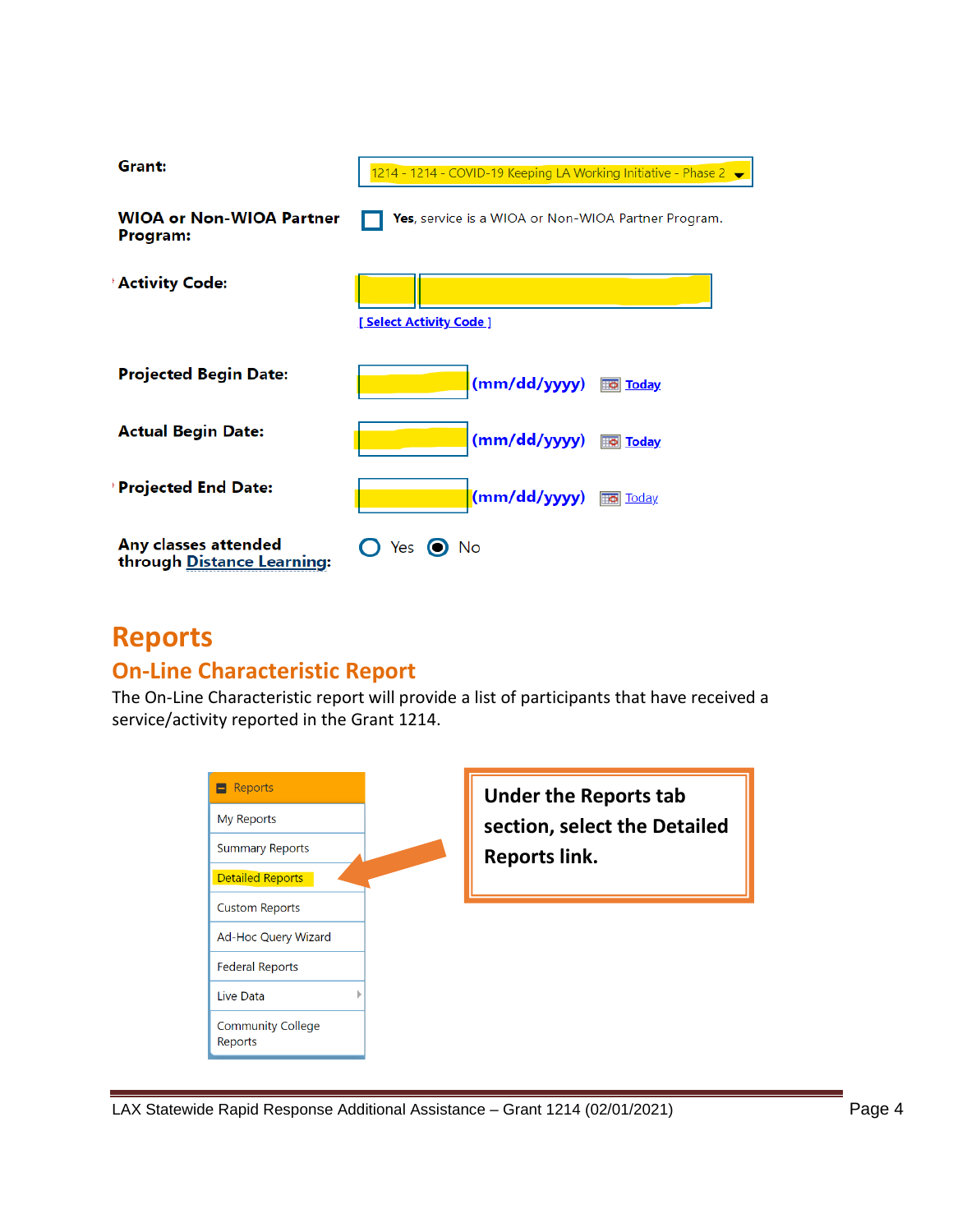There are several report options, scroll down and find the **"Case Management Report"** section and click on "Case Load WIOA."

#### **Case Management Reports**

**Case Load Display Case Load Reports** 

Case Load - WIOA Display Case Load - WIOA Reports

Payment **Display Payment Reports** 

**Staff Referrals Display Staff Referrals Reports** 

CalJOBS"

**Case Load - WIOA Reports** 

#### **WIOA:**

Advanced

- Customer Group
- · Dislocated Workers by Dislocation Event
- Follow Up Employment
- · Outcomes by Highest Service Level
- Priority Summary Adult
- · Selective Service Candidacy
- Targeted Population Summary
- Participants by Training Occupation and Geography Area

Case Load - Non-WIOA Display Case Load - Non-WIOA Reports

Documentation **Display Documentation Reports** 

Predictive **Display Predictive Reports** 

- · Dislocated Worker Projected Layoff Date
- Follow Up Details & Summary
- · On-Line Characteristics
- Participant Followup Service
- Priority Summary Dislocated Worker
- Summary of First Services
- · Timeliness of Data Input
- Participants by Training Occupation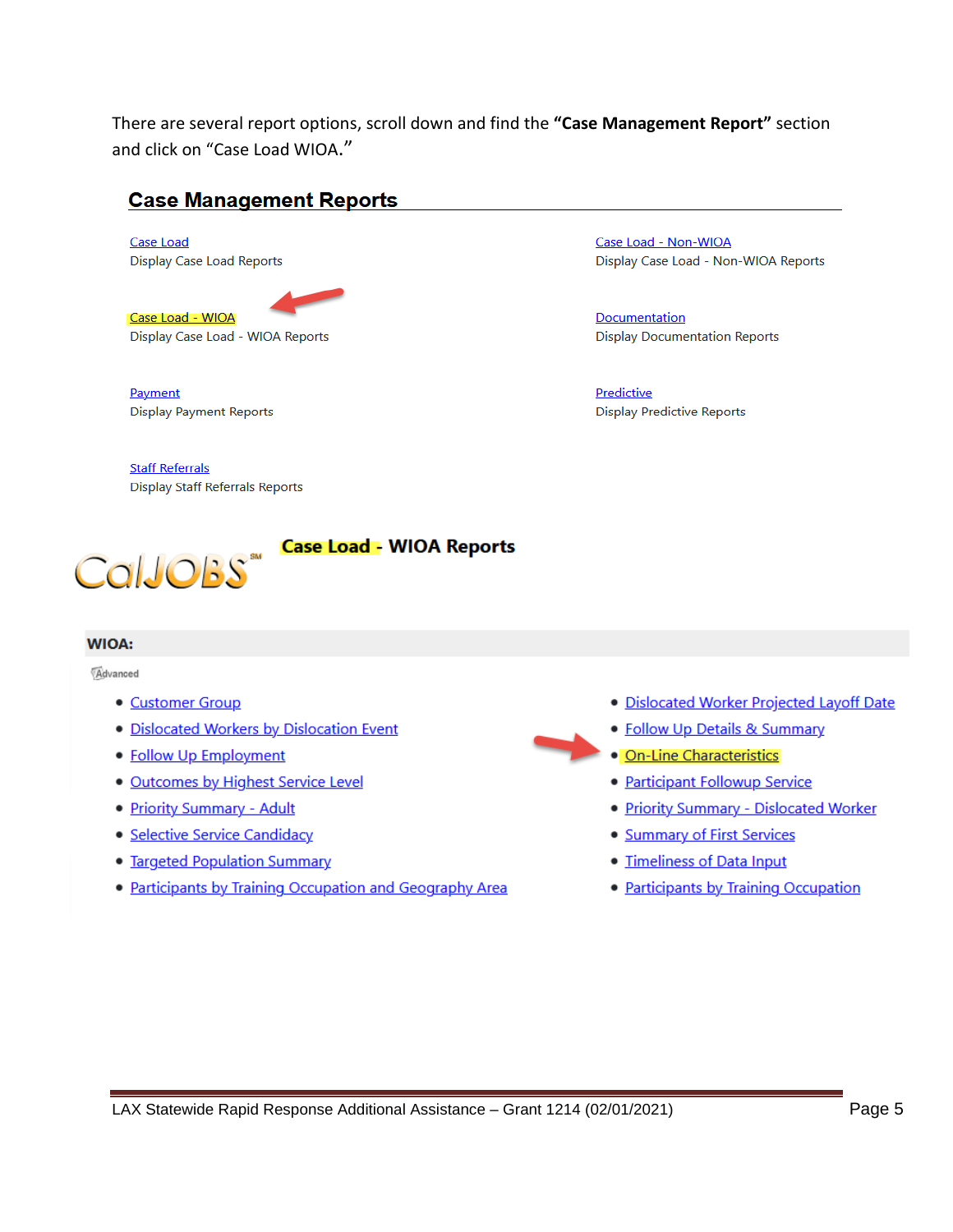In the Enrollment Status section, staff will be able to select from the dropbox. The recommended filter is the "Only Open, Active, & Enrolled Application Within Date Range." This selection will allow for staff to add a Date Range.

| CalJOBS" |                           | <b>Case Load - WIOA Reports - On-Line Characteristics Report</b>                  |  |
|----------|---------------------------|-----------------------------------------------------------------------------------|--|
|          |                           | Current, Open, Active, & Enrolled Applications                                    |  |
|          |                           | Only Open, Active, & Enrolled Applications Within Date Range                      |  |
|          |                           | Only Enrolled Applications With Closure records (Awaiting Exit) Within Date Range |  |
|          | Include                   | Only Enrolled Applications With Closure records Within Date Range                 |  |
|          | <b>Service/Activity:</b>  | Only Enrolled Applications that have Exited Within Date Range                     |  |
|          |                           | Only Applications Not Enrolled and Not Set to Closed Never Enrolled               |  |
|          |                           | Only Applications Not Enrolled and Set to Closed Never Enrolled                   |  |
|          | <b>Enrollment Status:</b> | Current, Open, Active, & Enrolled Applications                                    |  |
|          |                           |                                                                                   |  |

#### **Geographic**

|                                                                          |                                                                                                                                                   | Geographic |
|--------------------------------------------------------------------------|---------------------------------------------------------------------------------------------------------------------------------------------------|------------|
| <b>Region/LWIA Status:</b>                                               | <b>O</b> Active <b>O</b> Inactive <b>O</b> All                                                                                                    |            |
| <b>Region/LWIA Status:</b><br>(Press Shift to select)<br>multiple items) | <b>City of Los Angeles</b>                                                                                                                        |            |
| <b>Office Status:</b>                                                    | <b>O</b> Active <b>O</b> Inactive <b>O</b> All                                                                                                    |            |
| <b>Office Location:</b><br>(Press Shift to select)<br>multiple items)    | None Selected<br>*01100 Canoga Park/West Hills Worksource Ctr (JS)*<br>00312 LA - MCS/Hollywood (WSB)<br>CCDMilchi <sub>in</sub> MICDI<br>002161A |            |